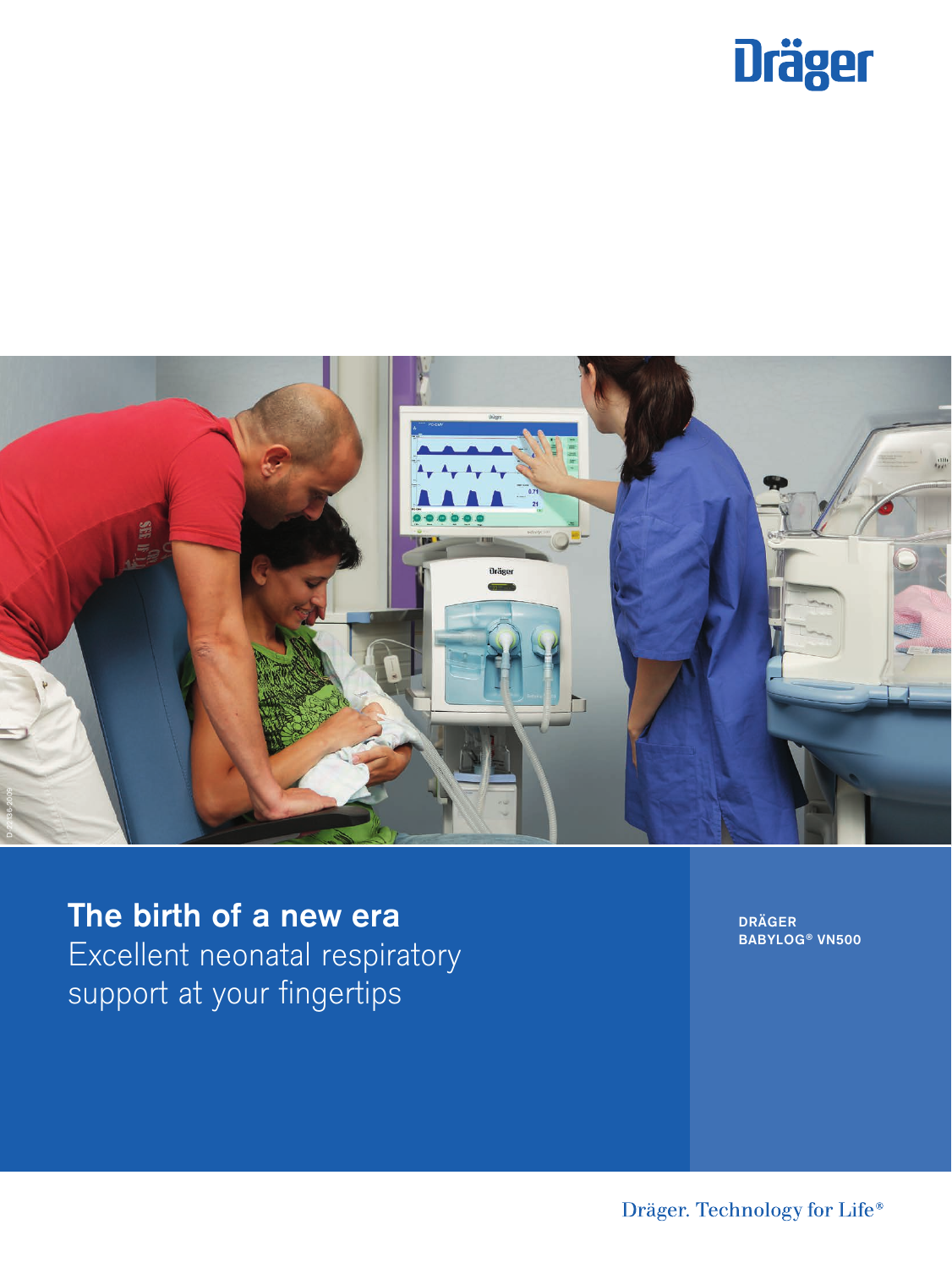#### One of the greatest challenges in medicine

Neonatal ventilation is highly complex and challenging. Caring for these small patients is one of the most demanding tasks imaginable, but sending them home after spending days, weeks or even months in a NICU is one of the most rewarding experiences modern medicine has to offer.

To be successful, it takes special commitment to the quality of care required to manage these patients. This is particularly true for mechanical ventilation. To avoid pulmonary injury, immature lungs and underdeveloped breathing regulation mechanisms require extremely gentle ventilation, advanced recognition and compensation technology. High respiration rates and tiny tidal volumes demand the most accurate delivery possible to ensure correct minute volumes.



Because we've been so closely involved with neonatal medicine for decades, we understand the problems and challenges faced by neonatal care specialists. With the new ventilation unit Babylog VN500, part of the IACS Workstation Neonatal Care, Dräger is entering a new era in neonatal ventilation. The Babylog VN500 provides excellent conventional ventilation and High Frequency Oscillation combined with an intuitive user interface operated by a color touch screen. All of this is based on an entirely new platform that will bring innovative technology to neonatal care today.

#### DEDICATED TO NEONATAL VENTILATION

At Dräger, we're convinced that improved quality and higher performance don't have to translate to increased complexity. The neonatal care environment is fast-paced, and we know that caregivers have enough to think about without having to spend hours learning how to use new technology. Our goal is to give you the tools you need to provide state-ofthe-art care without increasing your workload.

The Babylog VN500 combines years of experience and know-how with the latest innovative technology to create a complete, integrated neonatal ventilation solution that can help you move on toward new frontiers.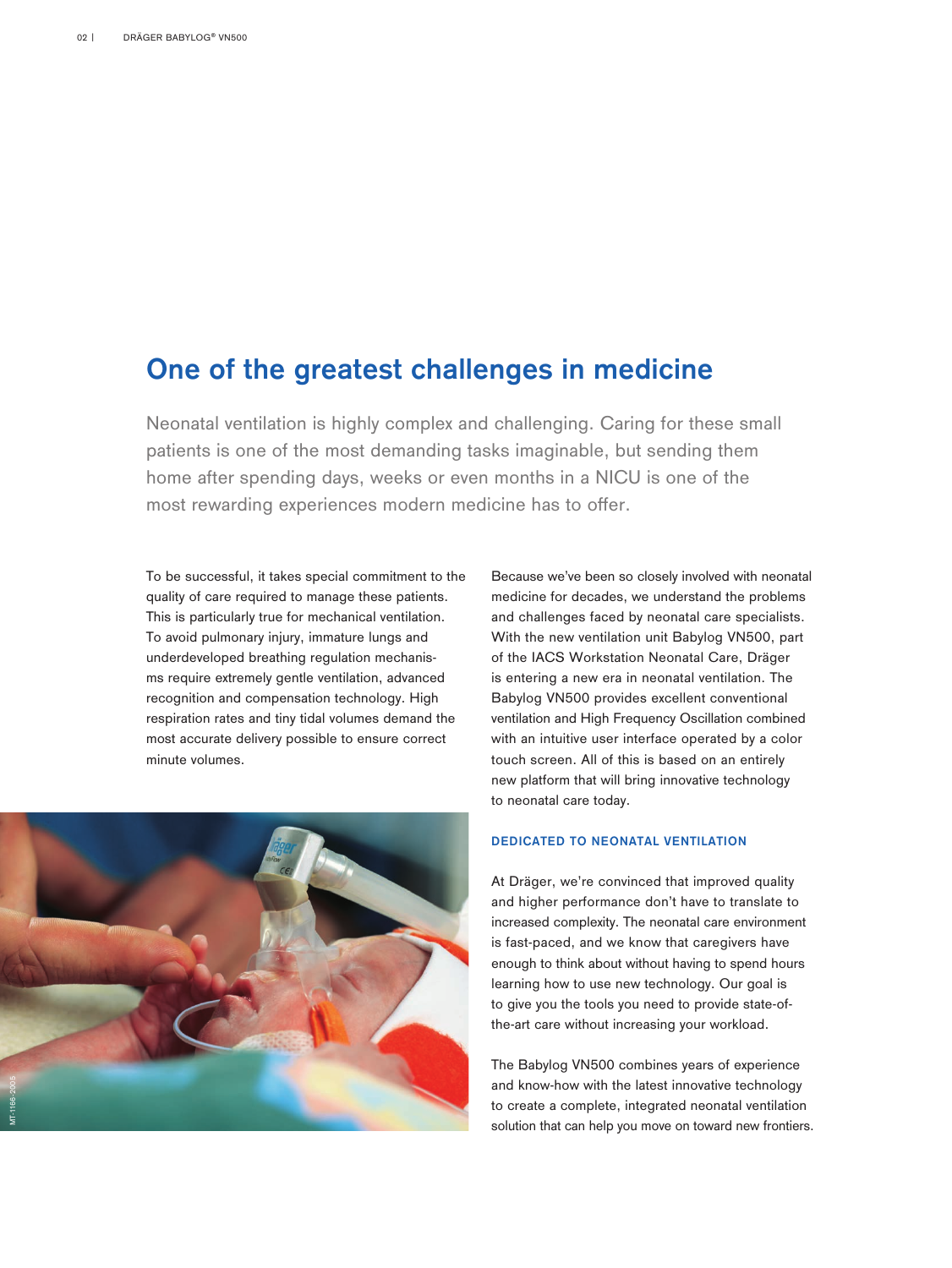## Excellence in neonatal respiratory support

## Introducing the Dräger Babylog® VN500

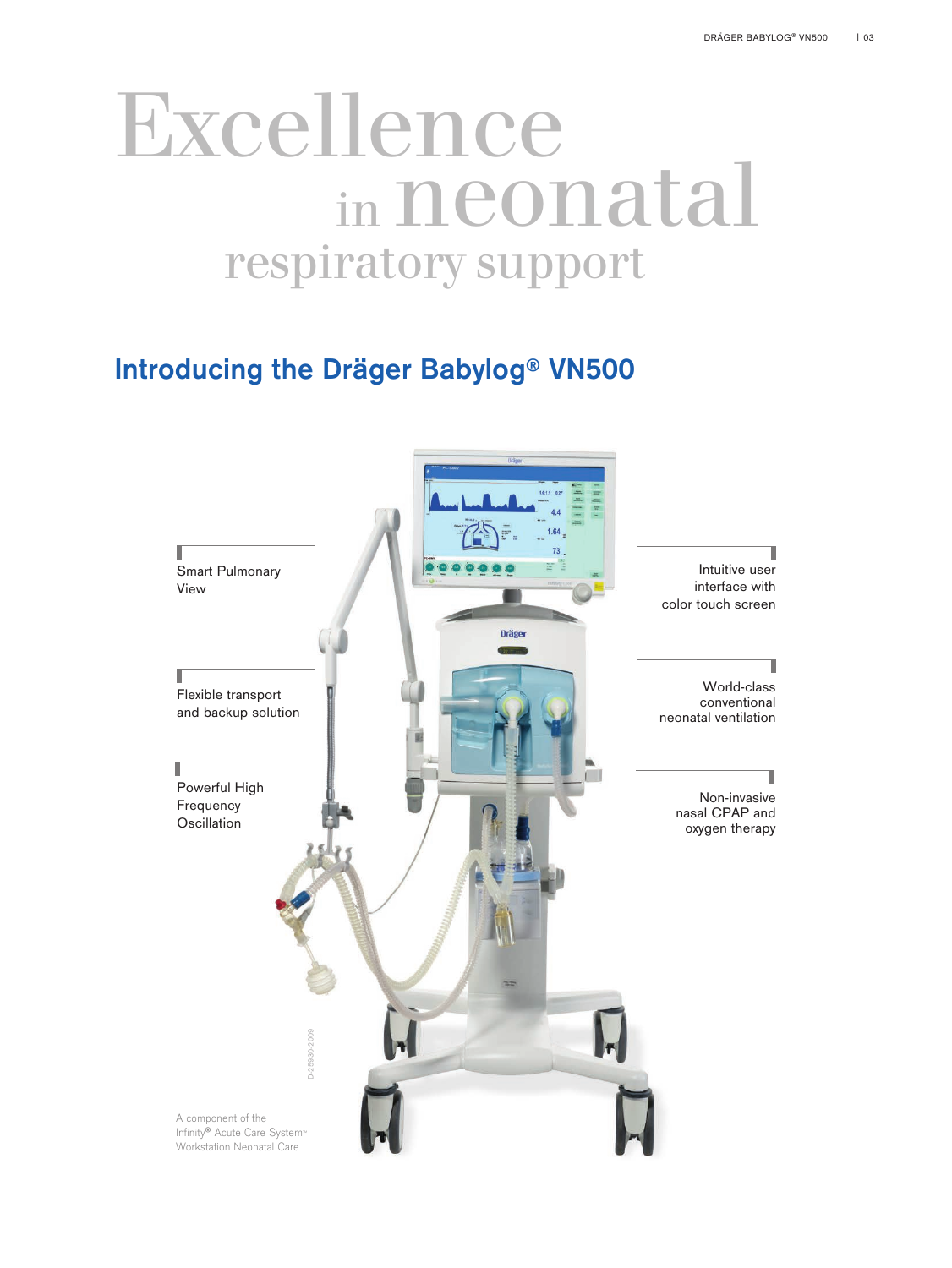

### **Smart**

Extend your therapy options: The innovative features of the Babylog® VN500 turn data into information and greatly expand your therapeutic potential.

- The Babylog VN500 offers extensive neonatal ventilation therapy, including powerful High Frequency Oscillation, excellent conventional ventilation, nasal CPAP and high flow oxygen therapy. All in one device. And it does not stop there. Additional ventilation therapy features such as Volume Guarantee, PC-MMV<sup>1)</sup>, ATC<sup>2)</sup> and automatic leakage compensation extend your therapy options on the NICU and help to further improve the quality of care you can provide.
- High Frequency Oscillation combined with Volume Guarantee maintains and delivers a consistent and conformable tidal volume to the baby. The smart Volume Ventilation option combines consistency, patient comfort and feedback to the user in case of changing patient conditions.
- Smart Pulmonary View® is one of a growing number of Dräger Smart applications, developed to help to reduce your cognitive workload.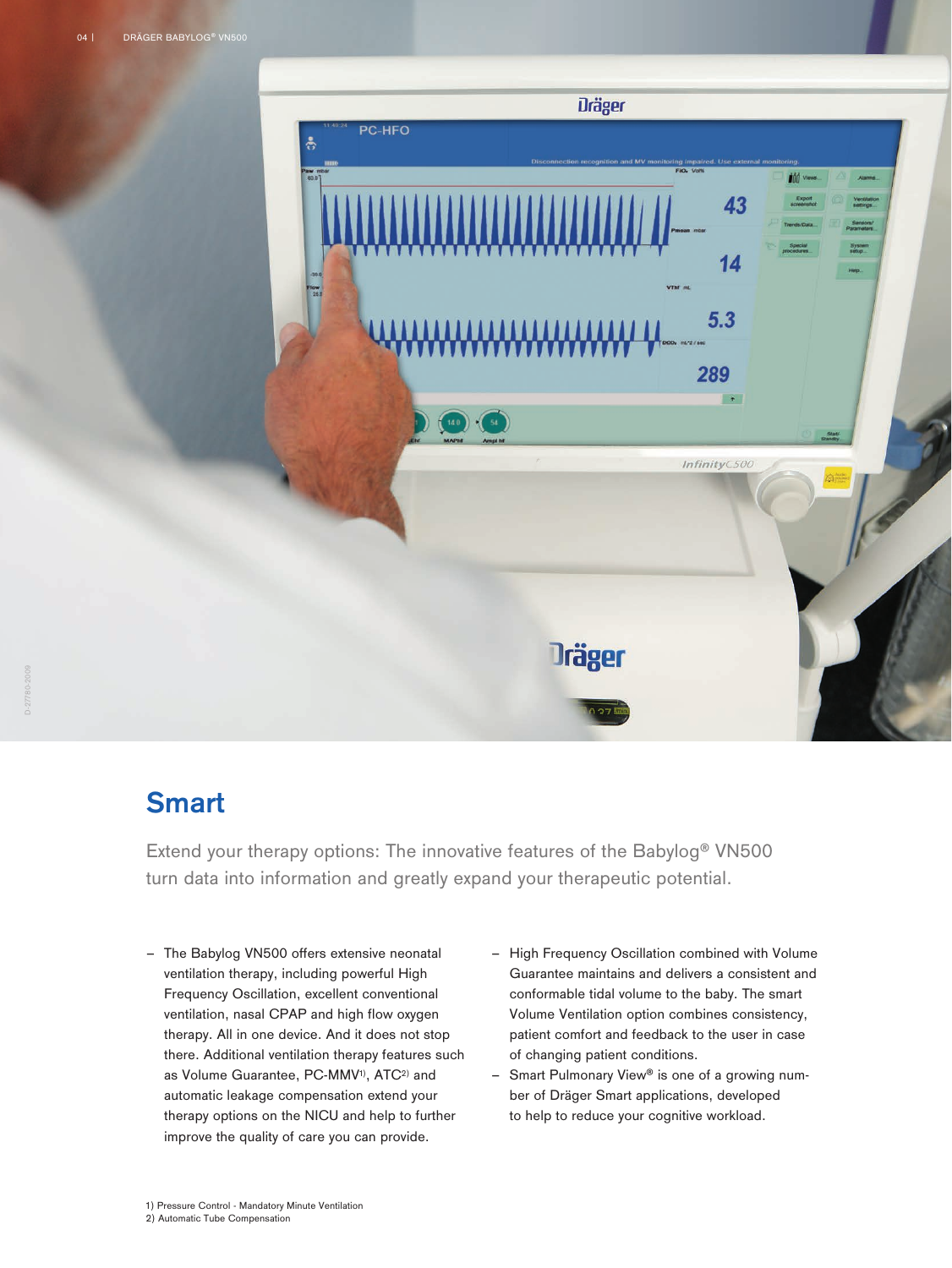# Technology that works for you

- Integrated process support, such as an automated suctioning maneuver, an automatic day/night screen function, combined with highly customizable user interfaces help you streamline your workflow.
- The Babylog VN500 comes with an context sensitive help function that puts the information you're looking for right on the screen. Need assistance getting started? Preparing the Babylog VN500 couldn't be easier. Follow the online help function to prepare the ventilator for use. The Infinity® ID technology provides detection software to avoid circuit misconnection errors and enables reminders when it's time to replace the patient circuit per departmental policy.
- Our automatic leakage compensation feature maintains sensitive and accurate synchronization even in the face of significant endotracheal tube leakage.
- Apnea Ventilation with AutoReturn provides stable minute ventilation in case of apnea and is automatically discontinued as soon as sufficient spontaneous breathing is detected.

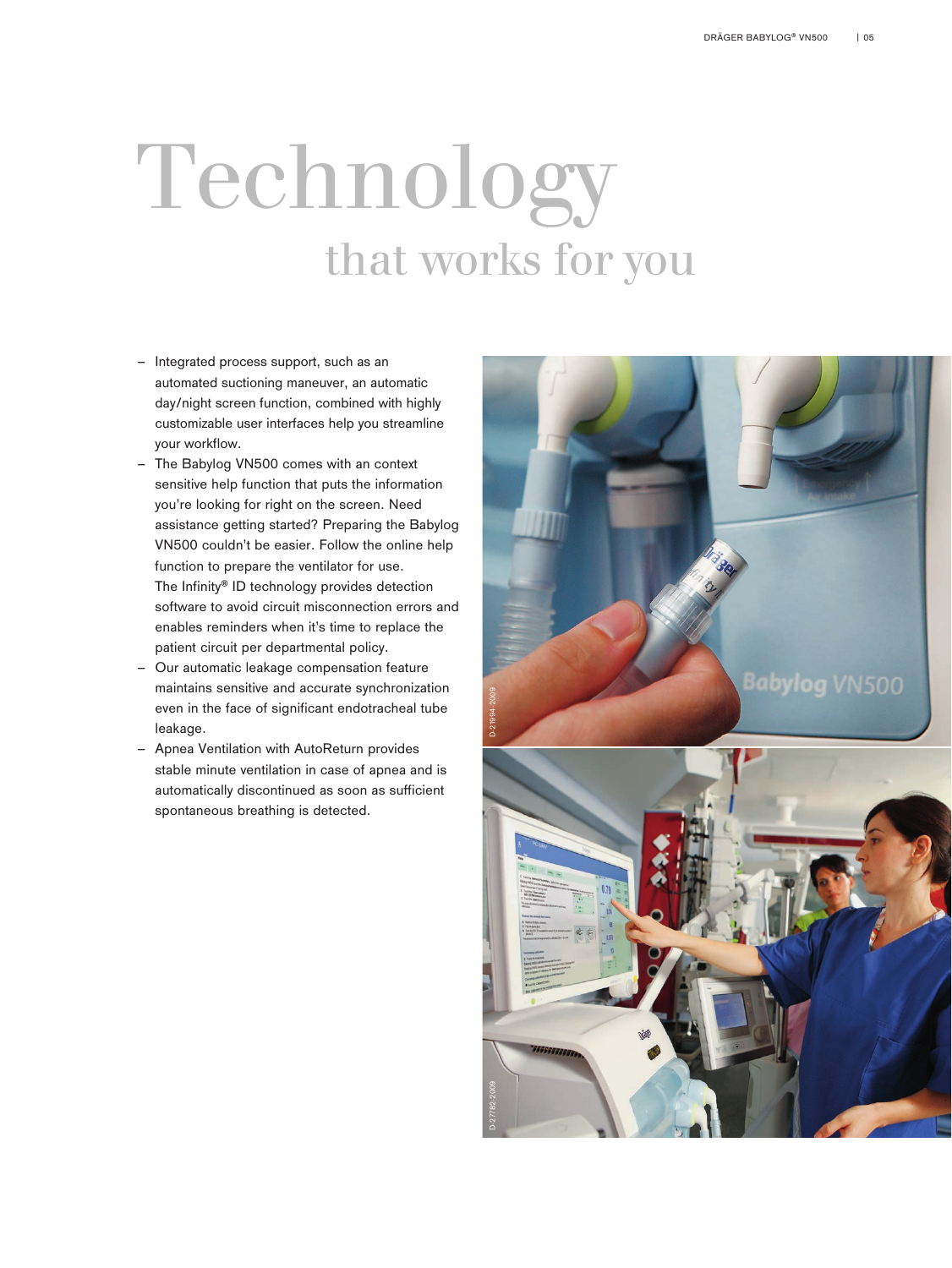## Enter a new world of neonatal ventilation



## **Mobile**

Make technology available whenever you need it: Uninterrupted, high-quality ventilation during transport is an essential part of modern care.

- The Babylog VN500 comes with an internal battery, as power back up and for intra-hospital transport. This keeps you independent from an external power supply for up to 30 minutes while delivering the same, high-quality ventilation.
- For extended intra-hospital transport, the optional PS500 mobile power supply can provide you at least 100 minutes of additional power.
- The electrically driven GS500 mobile air supply provides medical air for extended independence from central compressed air systems. This optional air supply unit gives you added ventilation flexibility without compromising on quality of care.
- The optional Transport Supply Unit (TSU), equipped with cylinder holder, quickly attaches to the Babylog VN500 trolley, allowing flexible, safe and easy transport.

## Scalable

Expand your system to suit your needs: The Babylog® VN500 is equipped with standardized interfaces for optimal components, it offers you true scalability and flexibility.

- With optional hardware and software upgrades, you can increase the range of functionality to better suit your specific needs. Add High Frequency Oscillation, Volume Ventilation – there are numerous possibilities to choose from.
- GS500 air supply and PS500 power supply can be added to increase mobility and to provide a reliable backup in case of interruptions in the central gas or power supply.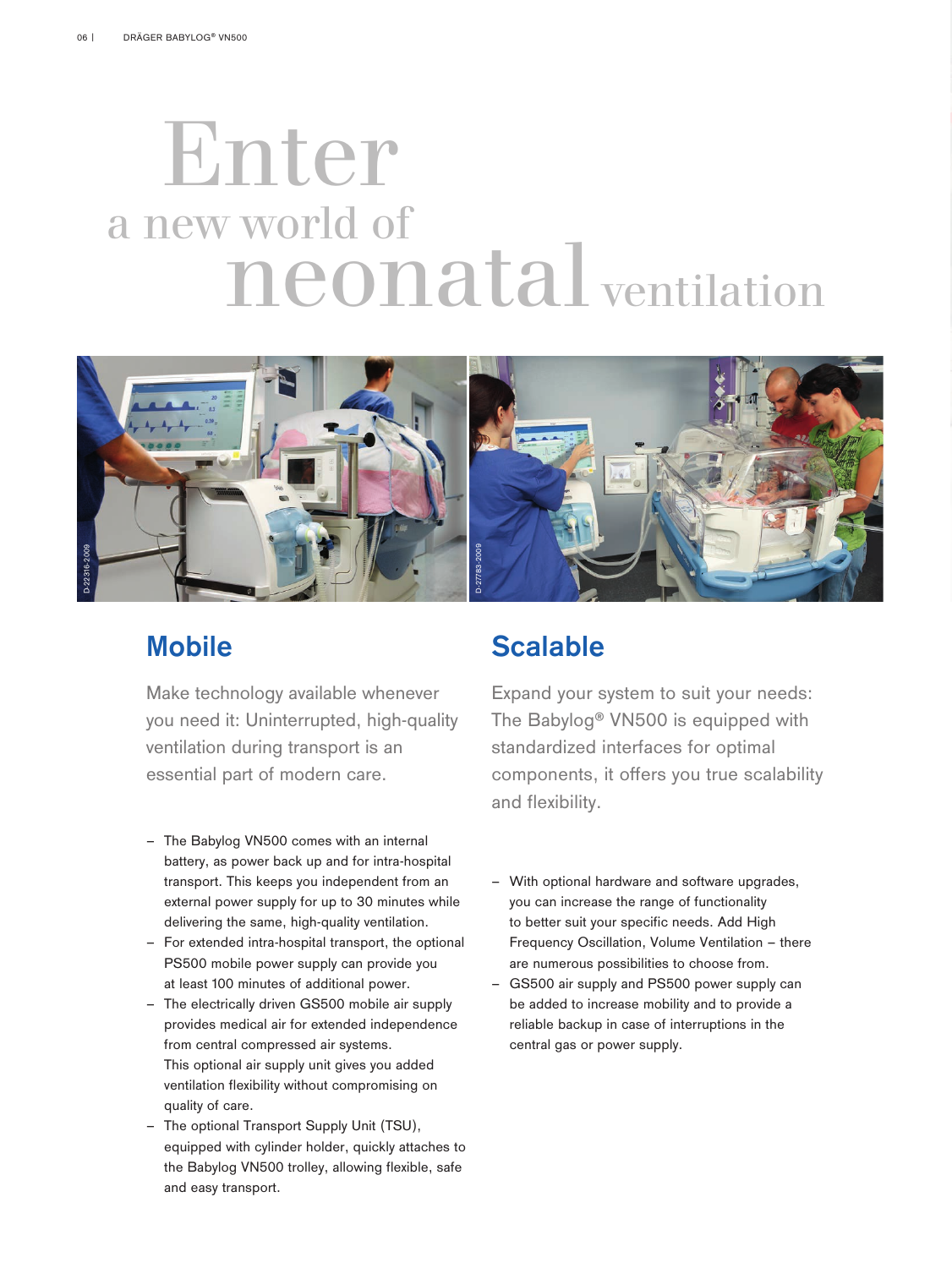

## **Standardized**

Configure your fleet quickly and easily: A high level of standardization translates to rapid familiarization.

- The Babylog VN500 uses the new user interface developed for the next generation of Dräger devices. Together with the rotary knob, the color touch screen lets the user navigate through the logical and intuitive menu structure. Just touch, turn and confirm.
- The Babylog VN500 can be individually configured to suit your needs. You can choose your own screen options, standard ventilator settings and alarm configurations. Then, you can easily and rapidly transfer configurations between Babylog VN500 devices using a USB memory stick. This feature can save you valuable time when standardizing configurations across your entire unit.

### Integrated

Optimizing your workflow: The Babylog® VN500 is a component of the Dräger Infinity® Acute Care System™.

- Our Infinity® Acute Care System™ approach focuses on your workflow and clinical process optimization. It's designed to help reduce complexity and overcome technical limitations. As a component of this system you will be able to apply innovative new technology to neonatal care now and in the future.
- In the NICU the Babylog VN500 can provide flexible mounting solutions to optimize your workplace ergonomics. Its low noise levels  $( \leq 45 \text{ dB(A)})$  support a calm and comfortable environment for the baby.
- The modular Infinity® Service Concept can be tailored to your specific needs. Everything from basic to comprehensive maintenance plans is available. These packages help you to get the most out of your fleet of Infinity® devices.